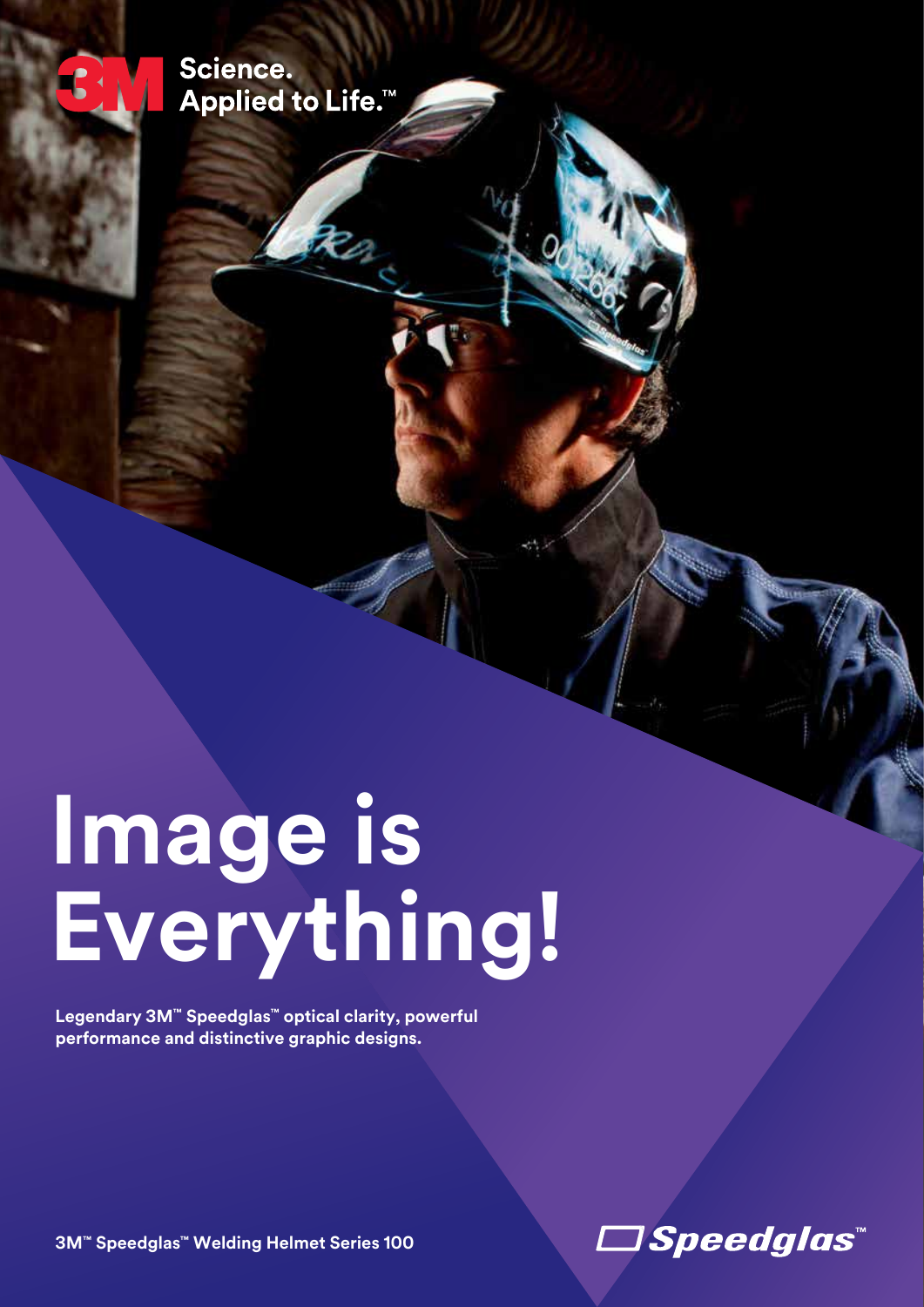# 3M™ Speedglas™ Welding Helmet Series 100

# **Upgraded Features**

Speedglas welding helmet series 100 is equipped with industry leading features, delivering premium performance at a highly affordable price.

Appropriate for most arc welding processes, including Stick, MIG and TIG welding.

Compliant with Australian & New Zealand Standard AS/NZS1337 for high impact.

Dark shade can be increased to 13 or 14 using upgrade plates.

Quality Speedglas graphics.

Made in Sweden



# New Upgrades

# **NEW**

Now with advanced TST (TIG Sensor Technology).

#### **NEW**

Shade 3 sensitivity setting for grinding.

## **NEW**

Improved head harness with smooth ratchet mechanism for precise tightening and comfort.

### **NEW**

Built-in holder for magnifying lenses. Attaching the lens is easier and the fit is more accurate.

## **NEW**

New delay function allows you to set the dark-to-light opening time.



The new Speedglas welding helmet series 100 head harness provides comfort and adaptability. Featuring a smooth ratchet mechanism and multiple adjustment points, the head harness provides a customised fit.



# New Ratchet Head Harness **Powerful New Welding Lens**

Speedglas welding lens 100V is equipped with five adjustable dark shades: 8-12, a light shade of 3, three sensitivity settings, two delay settings and a new grind mode. Versatility at your fingertips.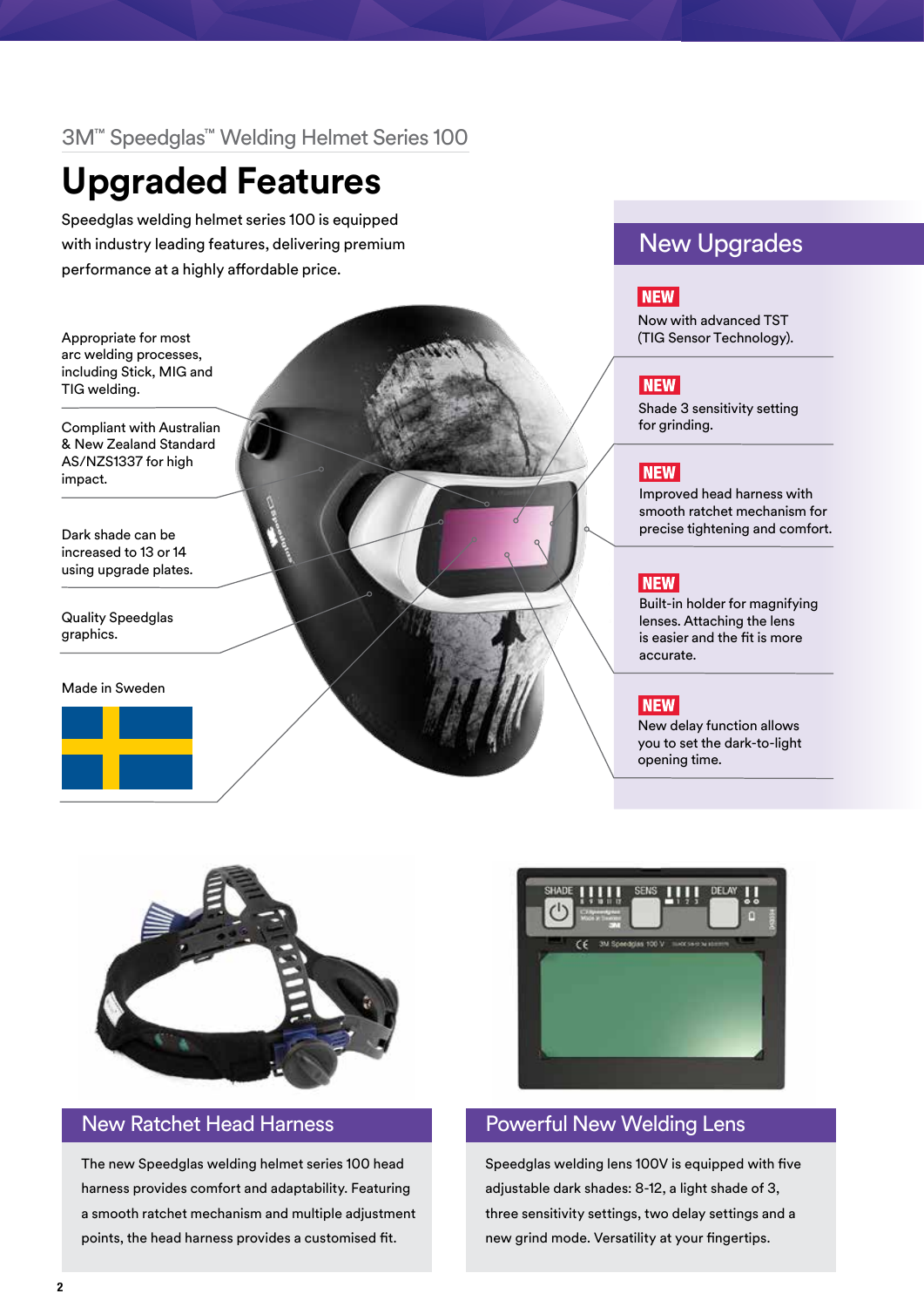# 3M™ Speedglas™ Welding Helmet Series 100

# **Standout Performance**

Speedglas welding helmet series 100 delivers legendary Speedglas optical clarity and protection with distinctive graphic designs. Make an impact choose from the graphics below.

# New Graphics



The Speedglas welding helmet series 100 is now available in two new graphic options!







Trojan Warrior 751620











# New Three Year Warranty

Speedglas auto-darkening lens manufacturing processes are supported by rigorous quality assurance systems. As a consequence, Speedglas auto-darkening welding lenses are backed by a 3 year warranty\*.

| <b>Technical Data</b>                                 | 3M™ Speedglas™ Welding Lens 100V           |
|-------------------------------------------------------|--------------------------------------------|
| Approvals<br>Eye Protection<br><b>Face Protection</b> | Conforms to<br>AS/NZS1338.1<br>AS/NZS1337  |
| Rated for                                             | Stick, MIG, TIG>10 amps and<br>grinding    |
| Switching time,<br>light-dark                         | $0.1 \text{ ms} \ @ \ 23^{\circ} \text{C}$ |
| Switching time,<br>dark-light                         | 40 - 250 ms                                |
| UV/IR protection                                      | Shade 12 (permanent)                       |
| Viewing area                                          | 44 × 93 mm                                 |
| Light state                                           | Shade 3                                    |
| Dark state                                            | Shade 8-12 (variable)                      |
| <b>Battery lifetime</b>                               | 1500 hours                                 |